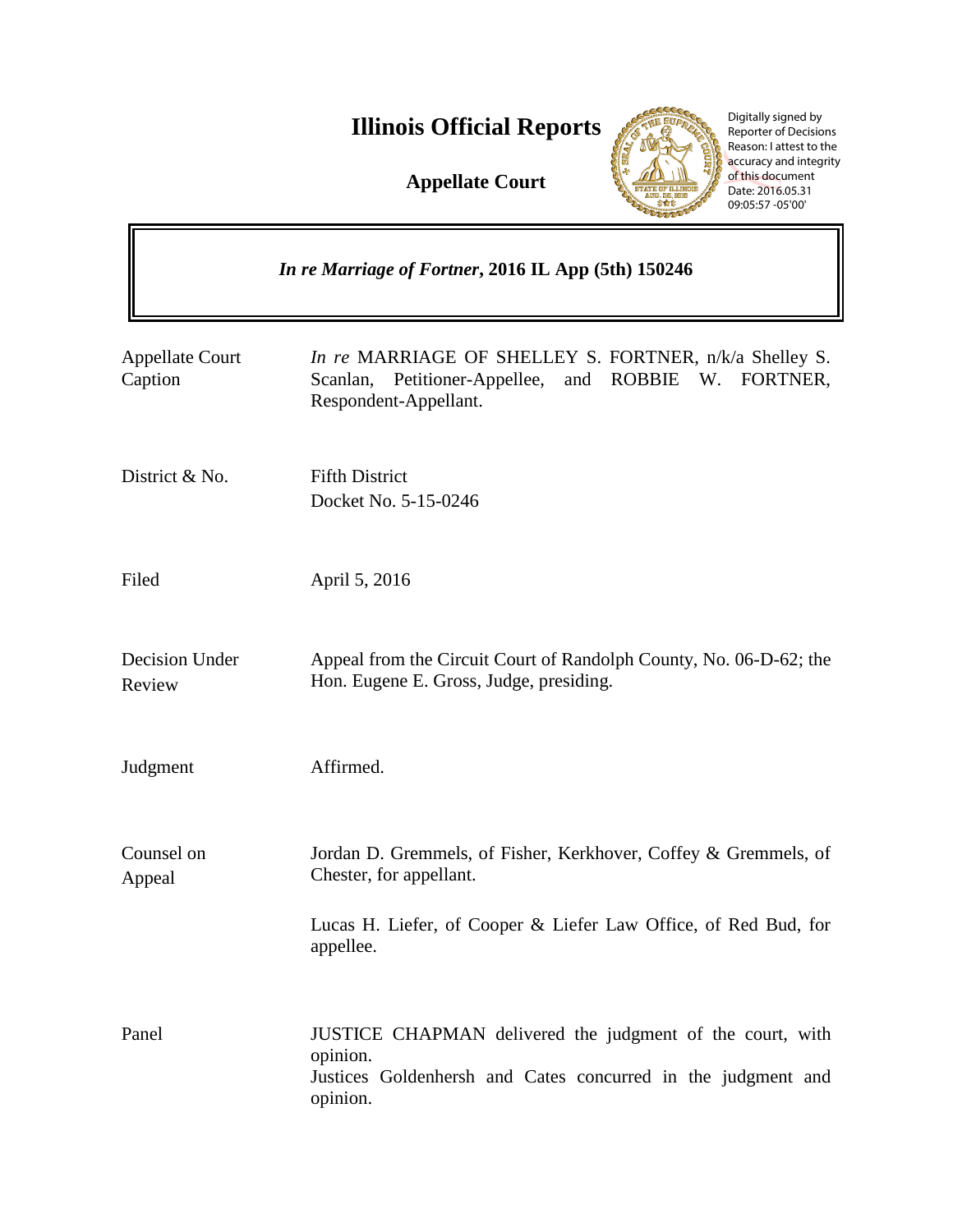## **OPINION**

¶ 1 The respondent, Robbie W. Fortner (Rob), appeals an order modifying child support. The trial court found that the proceeds of a wrongful death settlement Rob received did not constitute income for purposes of child support. However, the court found that the settlement increased Rob's financial resources. As such, the court found that it constituted a material change in circumstances justifying a one-time upward deviation from the guideline amount of child support. The court therefore ordered Rob to make a one-time payment of \$15,000 as child support to the petitioner, Shelley S. Fortner, n/k/a Shelley S. Scanlan. On appeal, Rob argues that (1) the court erred in ordering child support on the basis of the wrongful death settlement proceeds despite the court's finding that the proceeds did not constitute income and (2) the court erred by ordering him to pay an amount that exceeded the needs of the child. In response, Shelley contends that the court erred in finding that the settlement proceeds did not constitute income. We affirm.

¶ 2 The parties were married in June 2002. Their daughter, Kylie, was born in October 2003. The parties separated in November 2004. In May 2006, Shelley filed a petition for dissolution. Two days later, the court entered an order dissolving the parties' marriage and incorporating the terms of their marital settlement agreement. Pursuant to that agreement, Kylie was to reside with Shelley, and Rob was ordered to pay \$295.79 per month for child support. Subsequently, child support was modified twice due to changes in Rob's income. Prior to the petition to modify support that forms the basis of this appeal, Rob was ordered to pay \$313.11 per month as child support, and both parties were directed to pay one-half of Kylie's private school tuition.

¶ 3 On June 18, 2014, Shelley filed a petition to modify child support, alleging that Rob's income had increased. The court held a hearing in the matter in January 2015. At the beginning of the hearing, counsel for Shelley clarified that Shelley was seeking a modification of child support related solely to the proceeds of the wrongful death settlement. He explained that although Rob's regular income had increased, the increase was slight.

¶ 4 Rob testified about his father's death and the wrongful death settlement. He testified that his father, Gary Fortner, went to the emergency room, where he was diagnosed with heartburn and sent home. At home, Gary experienced what he believed to be symptoms of a heart attack. Rob testified that Gary did not want to go back to the emergency room "because he felt like they didn't do what they should." Instead, he went to his doctor's office. There, he suffered a fatal heart attack. Paramedics from Medstar, an ambulance company, attempted to revive him, but were not successful.

¶ 5 Rob opened an estate for purposes of bringing a wrongful death action. He was Gary Fortner's only heir. At the time of his death, Gary Fortner owned an RV and various items of personal property; however, the only substantial asset of the estate was the wrongful death claim. Ultimately, the case was settled for \$250,000. After deductions for attorney fees and litigation costs, Rob received \$169,725.48.

¶ 6 A settlement statement was admitted into evidence. The statement showed the deductions for fees and costs. It stated that the net proceeds of \$169,725.48 were to be distributed to "Robbie W. Fortner, as Independent Administrator." The statement did not include any allocation of the settlement toward the different types of damages. Rob testified that he was not aware of any document showing an allocation of the settlement. He further testified that he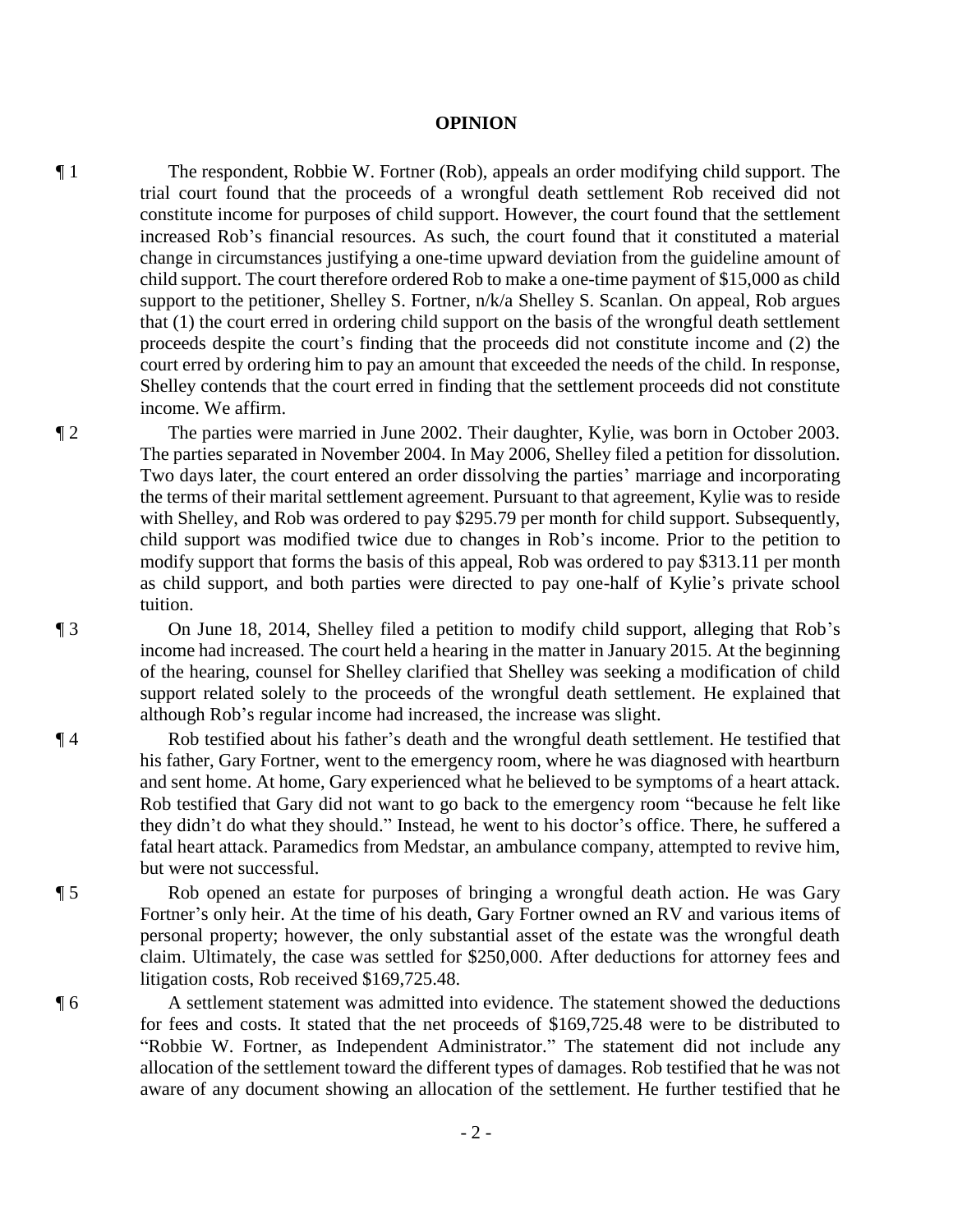never gave a deposition in the case, and he was never asked about the nature of his relationship with his father. He testified, however, that his father's death was one of the worst things he experienced in his life. He also testified that he did not rely on his father for financial help.

¶ 7 Rob testified about how he spent the settlement proceeds. He used \$15,000 to pay for Gary's funeral expenses, and he paid an \$8,000 bill from Medstar. Rob purchased a minivan for \$19,000 and a used Camaro for \$15,000. He used \$80,000 as a down payment on a house. In addition, he estimated that he spent \$20,000 to \$25,000 on carpeting and flooring in the house. He testified that before buying the house, he was living in a rental home because he previously lost a home to foreclosure. Finally, Rob testified that he deposited approximately \$1,000 to \$1,200 of the funds into a bank account.

¶ 8 Shelley testified regarding increased expenses for Kylie. She testified that she was required to pay \$4,780 out-of-pocket for Kylie's braces. Pursuant to an agreement, she was paying \$213 per month. She further testified that Kylie's health insurance cost \$200 per month. In addition, Shelley testified that she incurred expenses for Kylie to participate in sports. Finally, she testified that as Kylie grew up, her clothes and "in general just everything" were more expensive. Shelley acknowledged that she did not discuss Kylie's need for braces with Rob.

¶ 9 The trial court then considered the arguments of counsel. Rob argued that the settlement was analogous to a personal injury settlement. He pointed to *Villanueva v. O'Gara*, where the Second District held that damages for pain and suffering are *not* considered to be income because they make the plaintiff whole rather than increasing the plaintiff's wealth. *Villanueva v. O'Gara*, 282 Ill. App. 3d 147, 150 (1996). Rob argued that the wrongful death settlement "can only be shown" to represent damages for his grief and suffering and for the loss of his father's society because he was not financially dependent on his father. He further argued that such damages are similar to damages for pain and suffering in personal injury suits. Thus, he contended, none of the settlement proceeds are income for purposes of child support. He also pointed out that he no longer had the settlement proceeds.

¶ 10 Shelley argued that the entire settlement should be treated as an inheritance because Rob received the proceeds through the estate of Gary Fortner as Gary's sole heir. She argued that an inheritance is income for child support purposes for two reasons. First, an inheritance is analogous to a gift, and gifts have been held to constitute income. Second, there is a presumption that funds received are income. She further argued that Rob treated the settlement proceeds as income. Alternatively, Shelley argued that even if the court did not find the settlement proceeds to be income, it should find that the settlement was a substantial change in circumstances justifying a modification of child support. She explained that the settlement increased Rob's resources and his ability to pay support for Kylie.

¶ 11 On January 29, 2015, the court entered a detailed written order. The court first noted that the Illinois Marriage and Dissolution of Marriage Act (Dissolution Act) (750 ILCS 5/101 *et seq.* (West 2014)) provides an expansive definition of income. However, the court also noted that Illinois courts have found that the proceeds of personal injury awards and settlements do not constitute income for purposes of child support. The court stated that if Gary Fortner had been a wealthy man when he died, Rob "would have inherited a sizeable estate." The court explained that such an inheritance "would have increased his financial resources and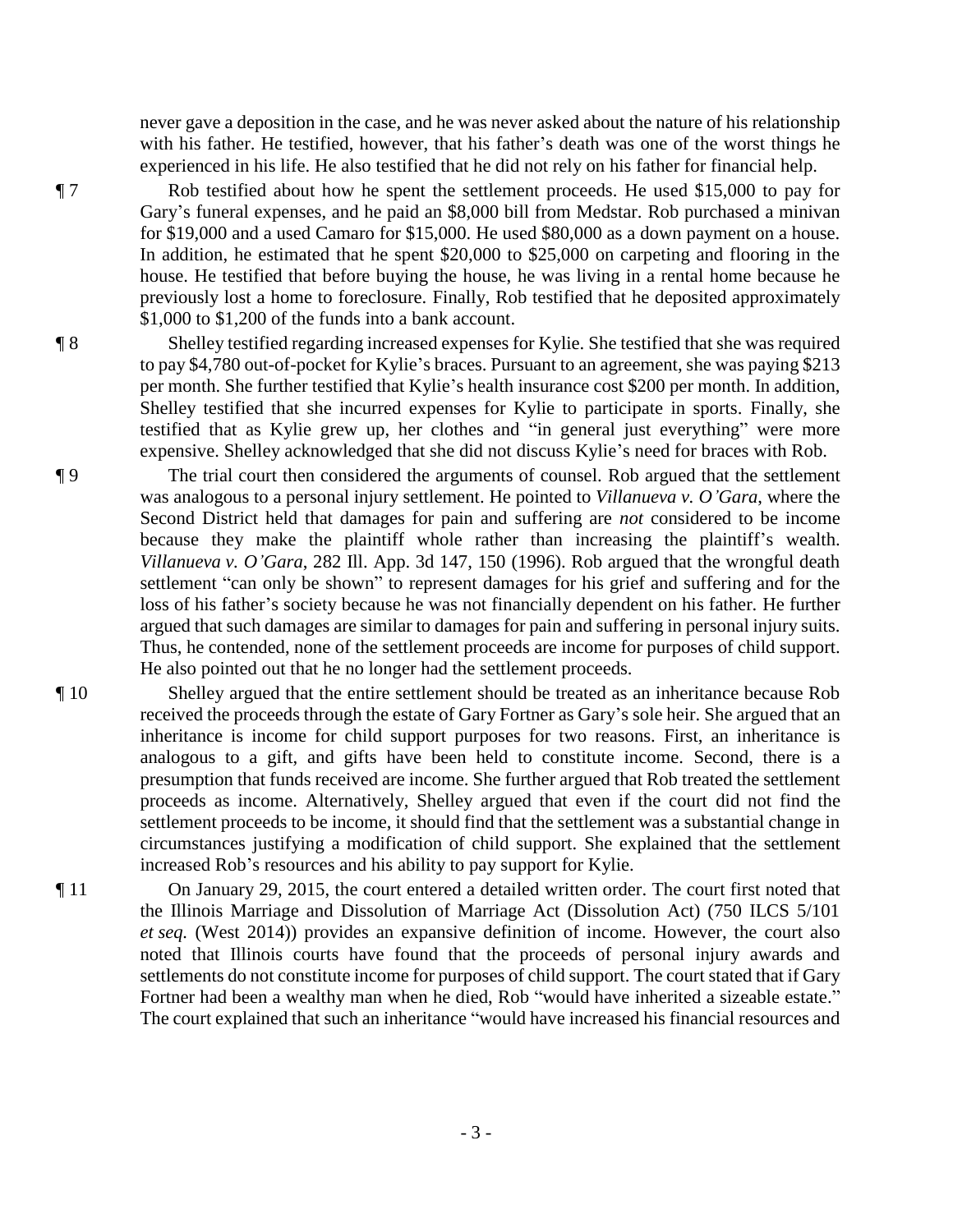quality of life," but "would not have been characterized as 'income'." The court found that "wrongful death proceeds are more akin to an 'asset' in that it represents the value of life lost to the recipient and has no resemblance to lost wages." The court thus held that no portion of the settlement proceeds was income.

- ¶ 12 The court went on to consider whether there were any factors favoring an upward deviation from the guideline amount of child support. The court found that the settlement improved Rob's financial resources and "drastically improved" his standard of living. The court further found that the settlement did not improve Kylie's standard of living, which would have occurred if the settlement was received while the parties were married. The court concluded that a one-time upward deviation from the guideline amount was therefore appropriate. The court ordered Rob to make a one-time lump-sum payment of \$15,000.
- ¶ 13 Rob subsequently filed a motion to reconsider. The court denied the motion after a hearing. This appeal followed.
- ¶ 14 Rob argues that the court erred in ordering him to pay a lump-sum payment of additional child support on the basis of the wrongful death settlement proceeds after the court found that they did not constitute income. He further argues that the court erred in awarding an amount that exceeded Kylie's needs. Shelley argues that the court erred when it found that the settlement proceeds did not constitute income. Before addressing the merits of these contentions, we must consider Rob's claim that Shelley's argument is not properly before us.
- ¶ 15 Rob argues that we may not consider Shelley's argument because she did not file a cross-appeal. An appellee may not raise claims of error unless she timely files a cross-appeal or a separate appeal. See *Lagen v. Balcor Co.*, 274 Ill. App. 3d 11, 14 (1995); Ill. S. Ct. R. 303(a)(3) (eff. May 30, 2008). However, Shelley does not seek relief in this appeal; she only asks this court to affirm the trial court's ruling. We may affirm the trial court's ruling on any basis appearing in the record, whether or not that was the basis relied upon by the court. *Benson v. Stafford*, 407 Ill. App. 3d 902, 912 (2010). Thus, we may consider Shelley's argument that the settlement proceeds are properly characterized as income as an alternative basis for upholding the court's decision. See *Paul B. Episcope, Ltd. v. Law Offices of Campbell & Di Vincenzo*, 373 Ill. App. 3d 384, 395-96 (2007). We agree with Shelley that the settlement constitutes income.
- ¶ 16 Generally, we review a trial court's ruling on a motion to modify child support to determine whether the trial court abused its discretion. *In re Marriage of Rogers*, 213 Ill. 2d 129, 135 (2004). Here, however, our decision requires us to consider whether the proceeds from the wrongful death settlement meet the statutory definition of income for purposes of child support. See 750 ILCS 5/505(a) (West 2014). We review *de novo* the trial court's interpretation of this statutory definition. *In re Marriage of Rogers*, 213 Ill. 2d at 135-36.
- ¶ 17 One key purpose of the Dissolution Act is to ensure "reasonable provisions for \*\*\* minor children." *In re Marriage of Sharp*, 369 Ill. App. 3d 271, 280 (2006); see *In re Marriage of Klomps*, 286 Ill. App. 3d 710, 714 (1997) (calling this one of the "overriding purposes" of the

 $\overline{a}$ 

- 4 -

<sup>&</sup>lt;sup>1</sup>We note that although there are no published Illinois decisions addressing the question of whether an inheritance constitutes income for purposes of child support, the statutory definition of income is broad enough that it would likely include an inheritance. See Erica Bertini, *Inheritance Is Income for Purposes of Calculating Child Support Under the Marriage and Dissolution of Marriage Act*, 25 DCBA Brief 26, 29 (2013).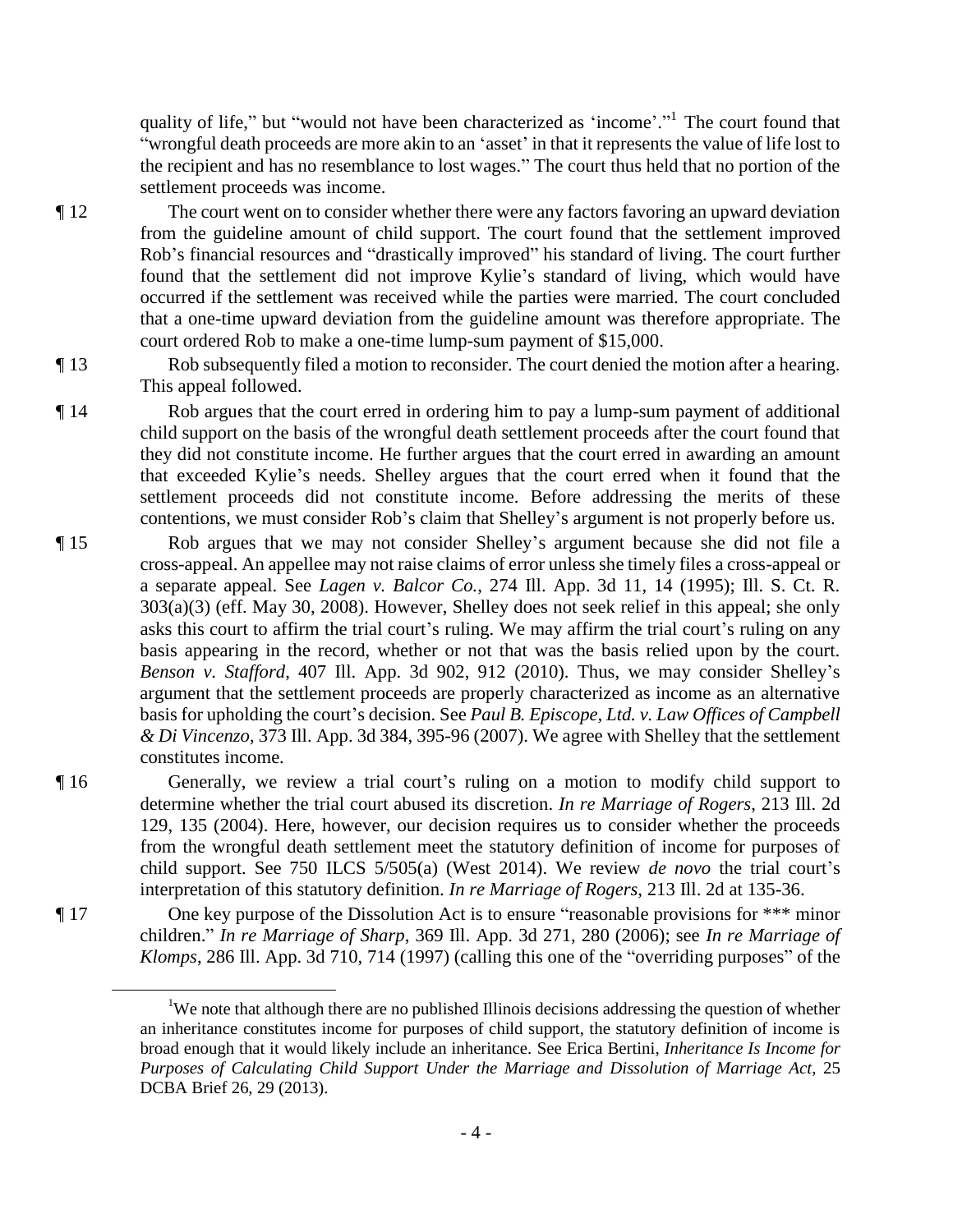Dissolution Act). The pertinent statute defines net income for child support as "the total of all income from all sources" minus various enumerated deductions. 750 ILCS 5/505(a)(3) (West 2014). Courts of this state have consistently held that this is a broad and expansive definition. See, *e.g.*, *In re Marriage of Mayfield*, 2013 IL 114655, ¶ 16; *In re Marriage of Rogers*, 213 Ill. 2d at 136; *Department of Public Aid ex rel. Jennings v. White*, 286 Ill. App. 3d 213, 217 (1997). Our supreme court has explained that " 'income' is simply '\*\*\* a gain or recurrent benefit \*\*\* received by an individual' " (*In re Marriage of Rogers*, 213 Ill. 2d at 136-37 (quoting Webster's Third New International Dictionary 1143 (1986))) or " '[t]he money or other form of payment that one receives' " (*id.* at 137 (quoting Black's Law Dictionary 778 (8th ed. 2004))). The supreme court has also said that income "includes gains and benefits that enhance a noncustodial parent's wealth and facilitate that parent's ability to support a child." *In re Marriage of Mayfield*, 2013 IL 114655, ¶ 16 (citing *In re Marriage of Rogers*, 213 Ill. 2d at 137).

- ¶ 18 Most often, these gains and benefits come from sources such as employment, investments, royalties, or gifts. *Id.* (citing *In re Marriage of Rogers*, 213 Ill. 2d at 137). However, the definition of income is not limited to these types of payments. Illinois courts have found all of the following types of payments received by noncustodial parents to fall within the statutory definition of income: lump-sum worker's compensation awards, individual retirement account distributions, military allowances, and pensions (*In re Marriage of Baumgartner*, 384 Ill. App. 3d 39, 54 (2008)); investment income and earnings from bonds and securities (*Jennings*, 286 Ill. App. 3d at 218); severance pay and deferred compensation payments (*id*.); distributions from a trust (*In re Marriage of Sharp*, 369 Ill. App. 3d at 280-81); and gifts from parents (*In re Marriage of Rogers*, 213 Ill. 2d at 137).
- ¶ 19 Nonrecurring payments are included in the statutory definition of income. *Id*. at 138; *In re Marriage of Hart*, 194 Ill. App. 3d 839, 850 (1990). However, the fact that such payments are unlikely to recur may be a reason to deviate below the guideline amount. *In re Marriage of Rogers*, 213 Ill. 2d at 139.
- ¶ 20 Finally, we must emphasize that the Dissolution Act creates a rebuttable presumption that any such gain or benefit is income for child support unless specifically excluded by the statute. *In re Marriage of Sharp*, 369 Ill. App. 3d at 280; *Jennings*, 286 Ill. App. 3d at 218. With these principles in mind, we turn to the merits of Rob's contentions.
- ¶ 21 Rob's argument that the court erred in ordering child support based on the settlement is twofold. He argues that the settlement proceeds do not constitute "income" within the meaning of the Dissolution Act. He further argues that Shelley did not demonstrate that a substantial change in circumstances occurred.
- ¶ 22 In support of his contention that the settlement proceeds did not constitute income, Rob relies heavily on the Second District's decision in *Villanueva v. O'Gara*. That case involved a settlement in a product liability case based on an injury to the noncustodial father's hand. *Villanueva*, 282 Ill. App. 3d at 148-49. The mother filed a petition requesting an increase in child support in the form of a one-time payment of 20% of the father's net proceeds from the settlement. *Id*. at 149. The trial court granted the mother's petition, finding that the entire settlement constituted income for purposes of child support. *Id*.
- ¶ 23 On appeal, the Second District found that although portions of the settlement may represent income, the trial court erred by including "the *entire* amount of the [father's] settlement" in determining his income. (Emphasis in original.) *Id*. at 151. The court explained
	- 5 -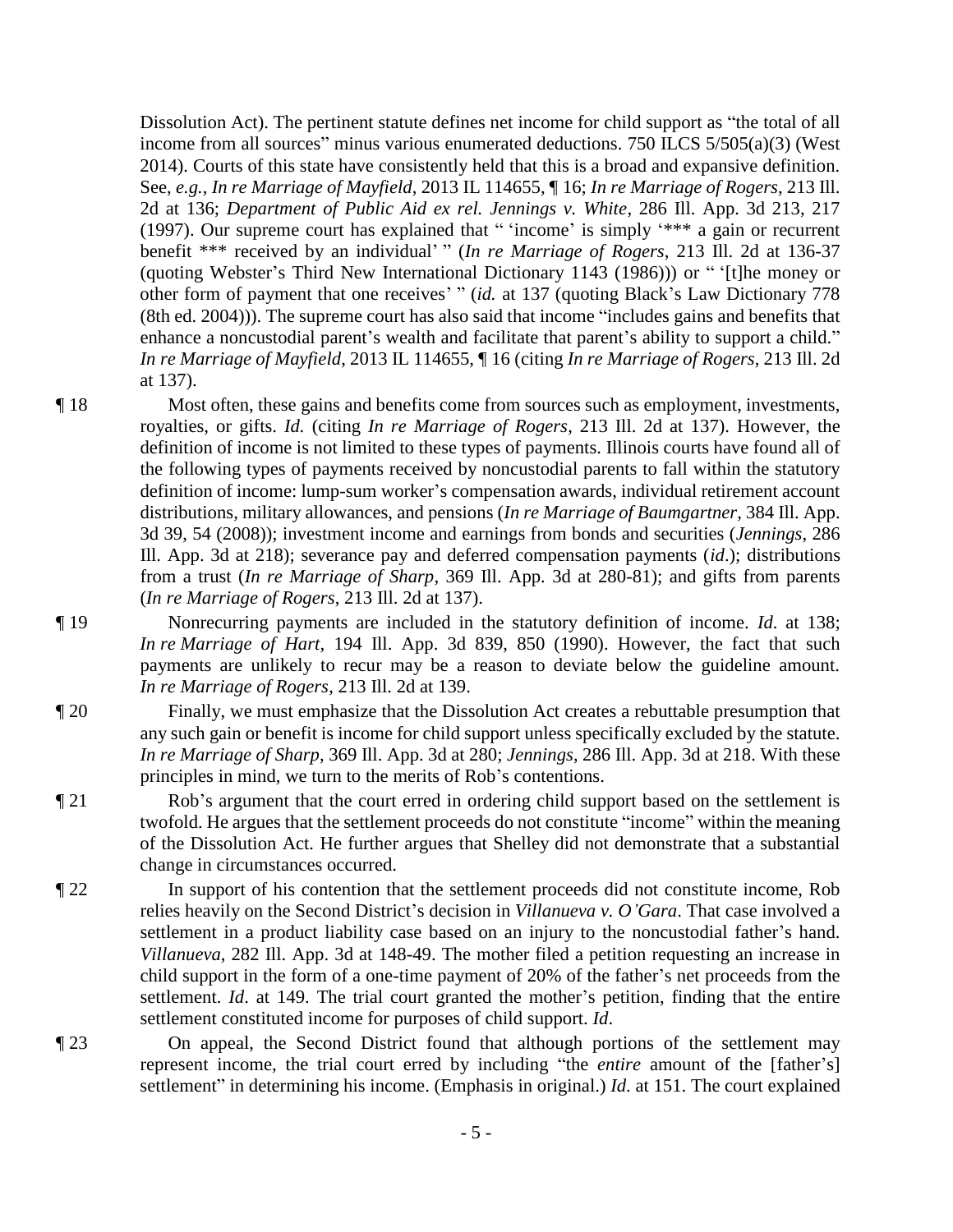that while income generally represents a gain or an increase in wealth, "personal injury awards serve to make an injured party whole." *Id*. at 150. The court went on to explain that damages for pain and suffering, disability and disfigurement, and the reasonable cost of necessary medical care or treatment "are designed to recompense" an injured party, while damages for lost wages are "meant to replace a party's lost stream of income." *Id*. at 151. The court held that only the damages attributable to reimbursement of lost wages could be considered income for purposes of calculating child support. The court therefore remanded the case to the trial court to determine what portion of the settlement proceeds represented lost earnings. *Id*.

¶ 24 Rob argues that damages for his grief and for the loss of his father's society are similar to damages for pain and suffering. He further asserts that we must find that the entire settlement represents damages for grief and loss of society because he testified that he was not financially dependent on his father. We believe *Villanueva* was wrongly decided, and we decline to follow it. For this reason, we reject Rob's argument.

¶ 25 We first note that neither this court nor our supreme court has directly addressed the question of whether damages for either personal injury settlements or wrongful death settlements constitute income for purposes of child support. The decisions of other districts of the appellate court are not binding on this court. We may therefore "part company" with the decisions of other districts if we find that those decisions were not correctly decided. *O'Casek v. Children's Home & Aid Society of Illinois*, 229 Ill. 2d 421, 440 (2008).

- ¶ 26 We believe the Second District's decision in *Villanueva* is at odds with the principle that the broad and expansive statutory definition of child support includes all benefits and gains received by a supporting parent unless such gains are excluded by statute. See *In re Marriage of Rogers*, 213 Ill. 2d at 136; *Jennings*, 286 Ill. App. 3d at 217. The trial court in this case found that, with the exception of the \$23,000 used to pay for Gary's expenses, the settlement proceeds represented an increase in Rob's financial resources. As we discussed at length previously, that is precisely what income is−something which "enhance[s] a noncustodial parent's wealth and facilitate[s] that parent's ability to support a child" (*In re Marriage of Mayfield*, 2013 IL 114655, ¶ 16).
- ¶ 27 It is also worth noting the *Villanueva* court cited three out-of-state cases in support of its decision. See *Villanueva*, 282 Ill. App. 3d at 153-54. Although the decisions of other jurisdictions may be persuasive (see *id.* at 152), we do not believe these three cases support the conclusion reached by the *Villanueva* court.
- ¶ 28 In the Montana case of *In re Marriage of Durbin*, for example, the trial court found that a father's personal injury awards were not income for purposes of determining child support. *In re Marriage of Durbin*, 823 P.2d 243, 248 (Mont. 1991). In reaching this conclusion, the trial court reasoned that the father's damage award did not increase his wealth because the award was intended to " 'restore him to the *status quo ante*.' " *Id*. The trial court also found that the father's future medical expenses resulting from his injuries were " 'anticipated to be substantial' " and that the money received from the award was needed to cover these costs. *Id*.
- ¶ 29 In reversing this ruling on appeal, the Montana Supreme Court first noted that under Montana law, much like Illinois law, courts are to consider "all income from all sources" in determining child support. *Id*. The court then explained that it would be inappropriate to exclude the personal injury awards from the father's income in part because one purpose of the awards is to replace the father's lost income. *Id*. at 248-49. However, the court also found that it would be inappropriate to consider the awards as income without taking into account the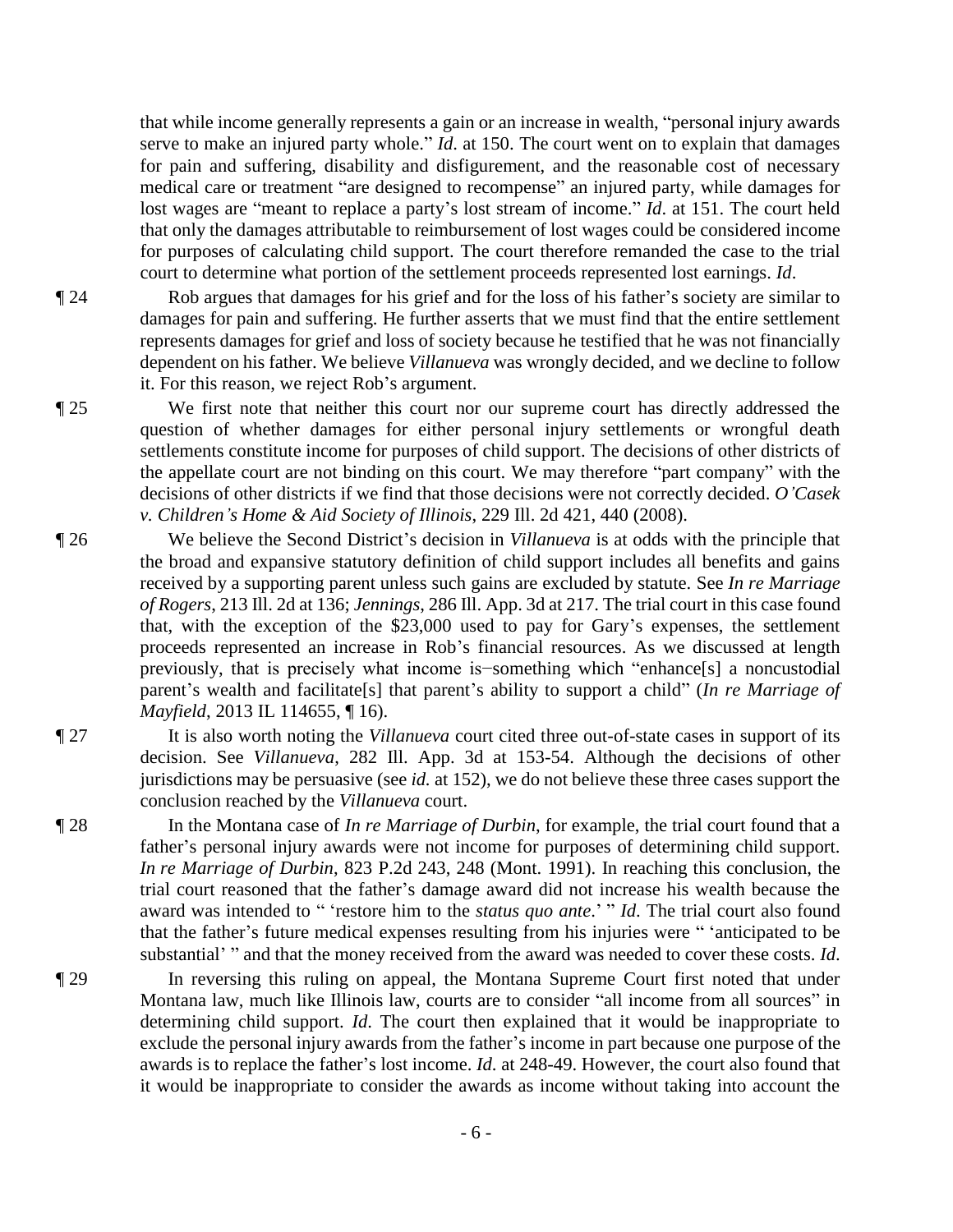father's related medical expenses. *Id*. at 248. The court did not address the question of whether damages for pain and suffering were to be considered income. However, the court remanded the matter to the trial court with directions "to subtract [the father's] actual and necessary needs including those associated with his medical care from his financial resources, *and consider the remaining amount* in determining a future child support modification." (Emphasis added.) *Id*. at 249. The remaining amount would include any damages for pain and suffering.

¶ 30 Similarly, in the Arizona case of *In re Marriage of Gallegos*, the appeals court found it necessary to consider the extent to which a personal injury award was intended to provide resources to pay for the father's related medical expenses, but did not consider the question of damages for pain and suffering. *In re Marriage of Gallegos*, 846 P.2d 831 (Ariz. Ct. App. 1992). There, the trial court increased child support based on the father's personal injury settlement "without any consideration or reduction for [his] increased medical and other expenses, necessary to treat his quadriplegic condition." *Id.* at 832. The appellate court reversed, directing the trial court on remand to determine the amount of medical care and other expenses the father would be required to pay "from the income he receives from his invested settlement amount, and [to] deduct those expenses from gross income before applying the balance as set forth in the guidelines." *Id*. Again, the balance would presumably have included damages for pain and suffering.

¶ 31 The *Villanueva* court also cited *Geyer v. Geyer*, No. 9-92-39, 1992 WL 352642 (Ohio Ct. App. Nov. 25, 1992), an unreported decision of an Ohio appeals court. There, the appeals court reversed an order modifying child support and remanded the matter to the trial court with directions to determine what the father's personal injury settlement was intended to compensate him for. *Id.* at \*2. The *Geyer* court did not provide any guidance concerning what elements of damages should be included in the father's income or excluded from his income.

¶ 32 Thus, while all three cases stand for the proposition that at least some portions of damage awards should be excluded income for child support purposes, none of the cases supports the conclusion that damages for pain and suffering, disability, or, as in this case, damages for emotional grief and loss should be excluded from income. In light of the broad, inclusive definition of income in the Dissolution Act, we conclude that such damages are properly included as income within the meaning of the Dissolution Act. We therefore conclude the settlement proceeds were income for purposes of child support.

- ¶ 33 This conclusion allows us to resolve Rob's remaining arguments easily. As stated previously, Rob argues that Shelley did not demonstrate that a substantial change in circumstances had occurred. Generally, child support may only be modified "upon a showing of a substantial change in circumstances." 750 ILCS 5/510(a)(1) (West 2014). However, child support may be modified without showing a substantial change in circumstances if there is "an inconsistency of at least 20% \*\*\* between the amount of the existing order and the amount of child support that results from application of the guidelines" to the supporting parent's current income. 750 ILCS 5/510(a)(2)(A) (West 2014).
- ¶ 34 Here, the settlement proceeds resulted in such an inconsistency for the year in which Rob received the settlement. As we stated previously, the court found that \$23,000 from the settlement was used to pay Gary Fortner's funeral expenses and his Medstar bill. Although the court did not call the remaining \$146,725 of the settlement proceeds "income," the court did find that these funds increased Rob's resources and improved his standard of living. Based on our foregoing discussion, we believe this amount is more properly characterized as